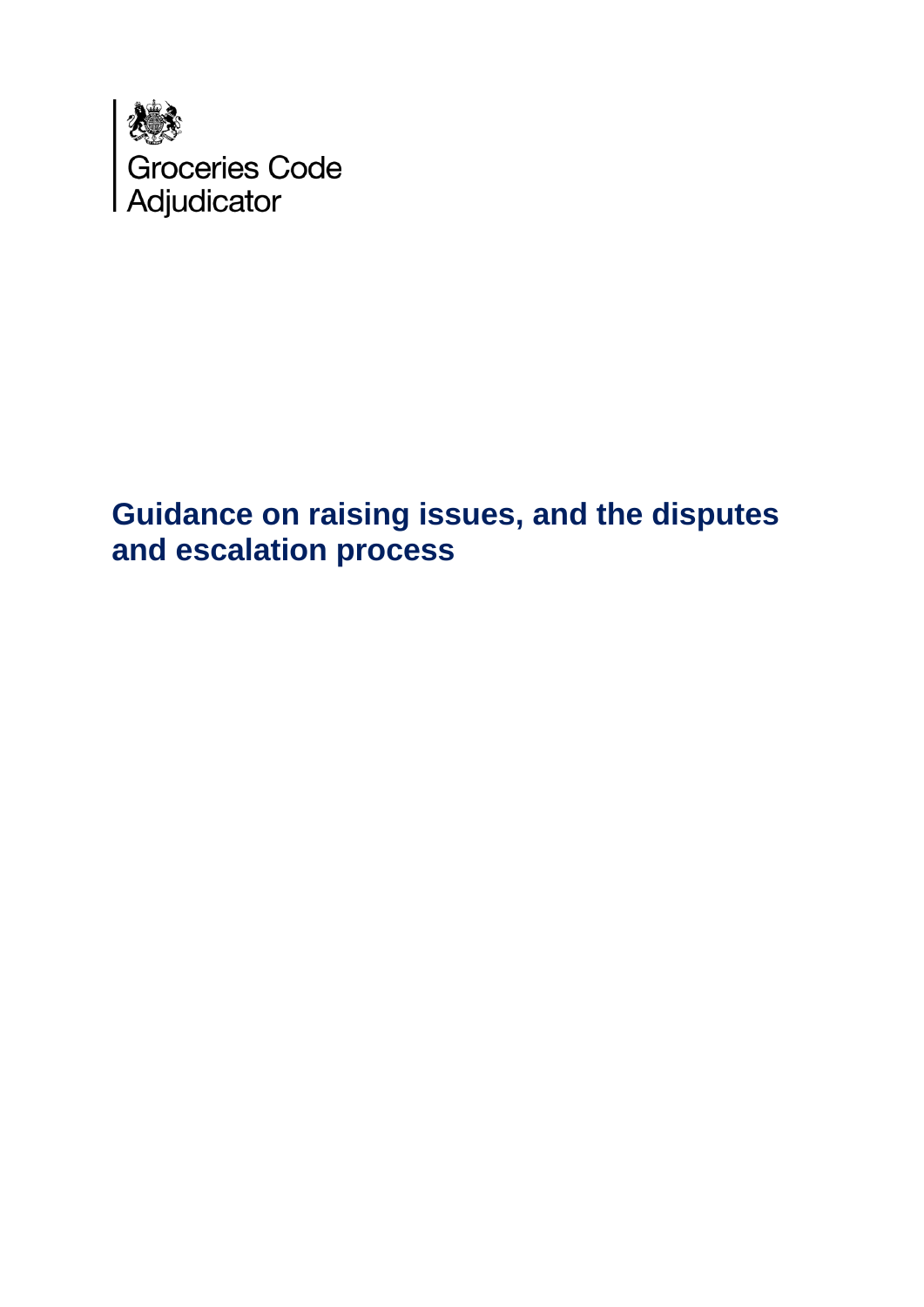#### **Guidance on Raising Issues, and the Disputes and Escalation Process**

1. This guidance is intended to address questions about identification and reporting of issues and disputes under the Groceries Supply Code of Practice (the Code), including the language used, escalation process, timing, and routes into the investigations and arbitration procedures set out in the Groceries Code Adjudicator Act 2013 (the Act).

#### **The legislative framework**

2. The Groceries (Supply Chain Practices) Market Investigation Order 2009 (the Order) sets out the legislative framework. The supplier may contact the Code Compliance Officer (the CCO) of a retailer if the supplier considers that the retailer has not complied with the retailer's obligations under the Code. Whenever the supplier contacts the CCO about an alleged breach of the Code, the CCO should inform the supplier of the suppplier's right to initiate a dispute, and confirm with the supplier whether or not it wishes to do so. If the CCO does not request confirmation as to whether or not a dispute should be initiated, a dispute will be deemed to arise. If the supplier and the retailer are unable to resolve the dispute within 21 days of its having arisen (i.e. by confirmation by the supplier to the CCO, or by its having been deemed to have arisen), the supplier may request arbitration. The supplier must do this within 4 months of the dispute having arisen. Under the Act, the Adjudicator will act as arbitrator or appoint someone else to do so.

3. For each financial year, retailers must ensure that within 4 months of the financial year end, their CCO delivers to the Competition and Markets Authority, as the legacy body for the Office of Fair Trading, and to the GCA, an annual compliance report (Article 10(1) of the Order). The report must have been approved by the chair of the retailer's audit committee and must include a detailed and accurate account of:

- (a) the retailer's compliance with the Code and the Order, including instances where a breach or alleged breach of the Code or the Order has been identified by a supplier, and the steps taken to rectify it (Article 10(2)(a));
- (b) steps taken during the year to ensure compliance with the Code and the Order, e.g. employee training and guidance issued (Article 10(2)(b)); and
- (c) disputes between the retailer and its suppliers regarding the terms of any supply agreement or the application of the Code, and the outcome of any such dispute (Article 10(2)(c)).

4. Also, a summary of the annual compliance report must be included in each retailer's annual company report, including an overview of each of  $(a) - (c)$  above (Article 10(5)).

# **Key terms**

5. "Dispute" has the meaning given by Article 2 of the Order, i.e. "a dispute arising under Articles 11(2) or 11(3)." Article 11(2) provides that a dispute will arise under the Code when a suppler informs the CCO that the supplier believes that the retailer has not fulfilled its obligations under the Code, and that the supplier wishes to initiate the dispute resolution procedure set out in Article 11. Article 11(3) provides that whenever a supplier contacts the CCO regarding an alleged breach of the Code, the CCO will inform the supplier of its right to initiate a dispute under Article 11(2), and confirm whether the supplier wishes to do so. If the CCO does not request this confirmation, a dispute will be deemed to arise. A retailer must negotiate in good faith with a supplier to resolve any dispute (Article 11(1)).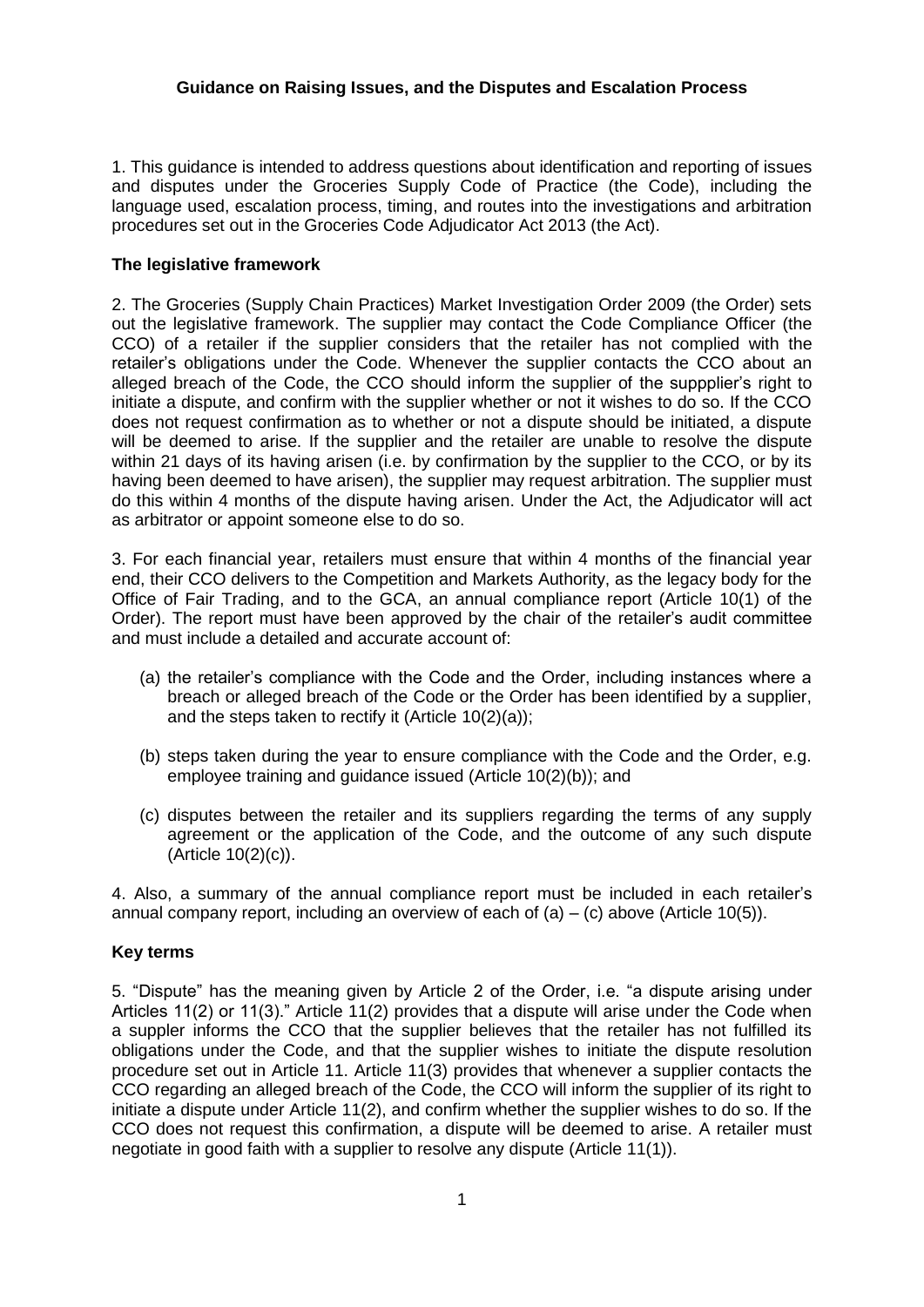6. "Complaint" does not derive from the Order, the Code, or the Act, but clearly has an ordinary English language meaning. The Act uses "information" to describe what may be considered when deciding whether to investigate a suspected breach of the Code.

7. "Issue" is not a term defined in the legislation, either, and the GCA has adopted it to describe the range of matters that may be raised with the GCA, and possibly discussed with CCOs.

# **Reporting**

8. CCO handling of different types of communication may differ, from light touch to more formal. Some suppliers may be comfortable or be persuaded to contact the CCO informally, but may be reluctant to invoke any formal dispute resolution process. If this results in disagreements being resolved quickly and Code breaches identified within retailers and remedied without the need for the GCA to get involved, it would seem counter-productive to push the parties down any more formal route.

9. Nonetheless, the Order provides for recording and reporting below the level of formal dispute resolution (see paragraph 3 of this guidance, and separate GCA communications about annual compliance reports).

# **Timing**

10. If a supplier believes that a retailer has breached the Code the escalation process, together with timescales, is set out in Article 11(4) of the Order. Ultimately, it leads to arbitration.

11. If a dispute is not resolved to the supplier's satisfaction within 21 days of the dispute arising, then at any time up to 4 months after the dispute arises, the supplier may make a written request for arbitration and the retailer must submit to it (Article 11(4)). The GCA has developed a template for suppliers to use when [requesting arbitration,](https://www.gov.uk/government/publications/arbitration-request-form) available on the GCA website.

12. It must, however, be possible to resolve (settle) the dispute at any time, by agreement between the retailer and the supplier. Nor should a retailer so delay its response to disputes that the supplier is effectively "timed-out" from requesting arbitration. To protect its position in those circumstances, a supplier would need to have escalated the dispute in accordance with the Order and to request arbitration in the absence of any fruitful engagement with the retailer's CCO, within the time permitted.

# **Investigations**

13. The GCA may investigate whether a retailer has broken the Code if the GCA has reasonable grounds to suspect that the retailer has broken the Code or failed to follow a recommendation (section 4(1) of the Act). Reasonable grounds for suspicion may be based on information from direct and indirect suppliers, and from third parties, whether or not they wish to remain anonymous to the retailer(s) in question. Investigations must be based on evidence obtained after the GCA came into being, i.e. June 25<sup>th</sup> 2013.

14. Unlike issues leading ultimately to arbitration, the GCA is likely to investigate where there is evidence of wide-ranging practice that has significant impact across the sector or a segment of it. The prioritisation principles are set out in the [investigations and enforcement](https://www.gov.uk/government/uploads/system/uploads/attachment_data/file/267639/GCA_Statutory_Guidance_on_investigation_and_enforcement.pdf)  [guidance,](https://www.gov.uk/government/uploads/system/uploads/attachment_data/file/267639/GCA_Statutory_Guidance_on_investigation_and_enforcement.pdf) available on the GCA website.